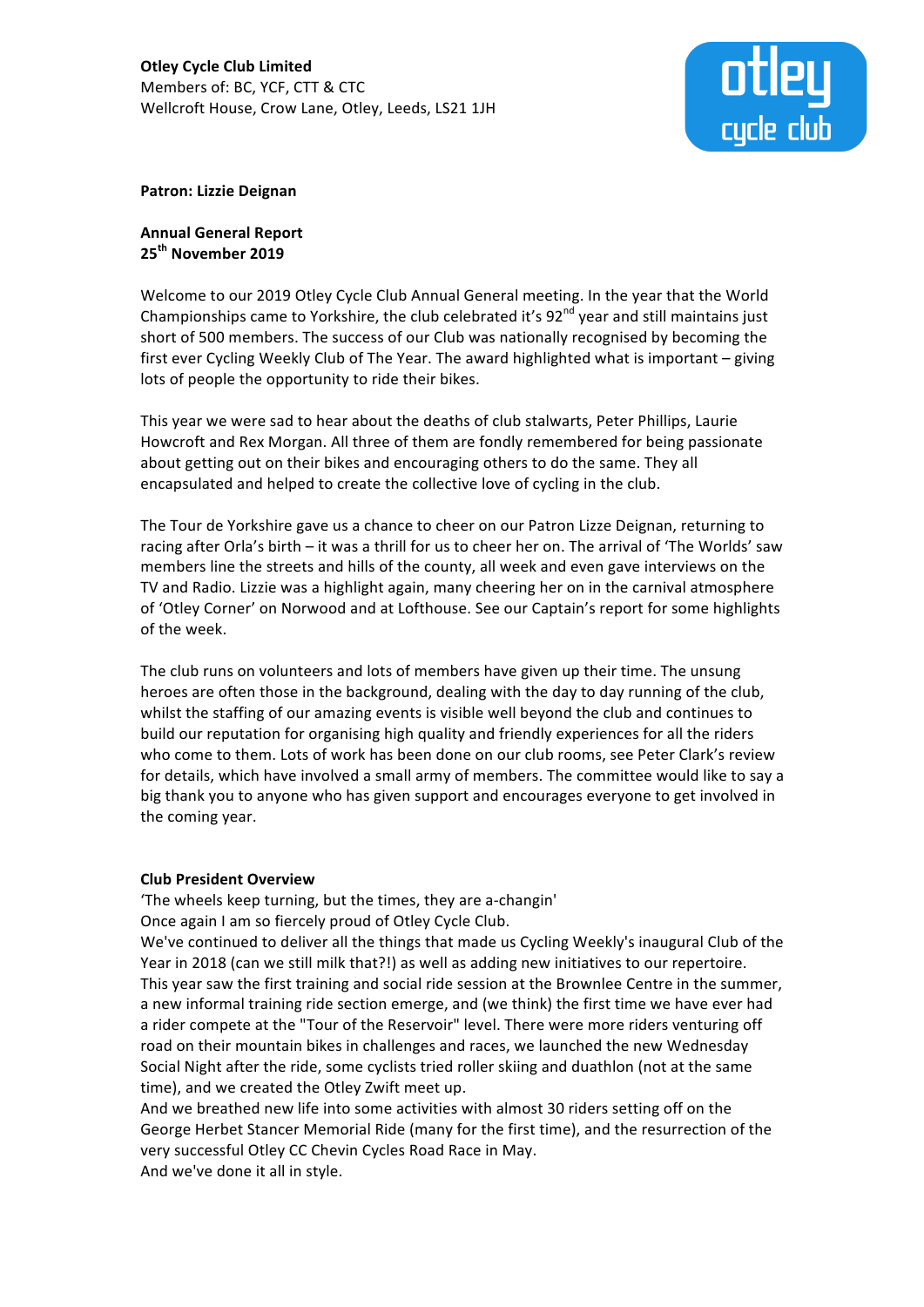From youth coaching, social riding, TTing (made even more challenging this year by those darned traffic lights!), and road racing we are still showing the others how it's done maintaining our friendly and professional style. And maybe it's just me but I get the impression our female racers featured more this year than before - they're certainly giving the male racers a run for their money! I'm especially proud of our support of women's development, from sending two female members to represent the club at the Club of the Year awards, to having a Committee session on the 'vision for women's cycling at Otley CC' and in ensuring we have equal prize money for men and women at our TTs.

I'll let you read the section summaries for all the details of the fabulous highlights and achievements we've seen this year.

And it's all down to you, our members, who are out there cycling or putting in the volunteer hours to make things happen - in particular thanks to those who've stepped in at the last minute to make sure things didn't fall between the cracks, like the Club's Hill Climb TT (Claire J), and the Club's role in Corsa Rosa (Dave B).

And to all of the many more unsung heroes - a huge thanks. I witness other clubs, some larger than us, struggling to get volunteers for their activities so please be assured we don't take your support for granted.

But, all good things must come to an end, and we have seen and are about to see significant change.

At Committee level we've got two elected officers stepping down and a change to the coaching coordiator role. I'd like to thank all 3 members Rob, Iain and Ben, (well 4 actually as Claire Peacock has played such an important role in coaching too) for their dedication to the club and for taking the club from strength to strength. In particular the coaching which is one area where the club has really made a name for itself.

We look forward to welcoming the members who pick up these roles - you will have the full support of the club behind you.

For me it's reinforced the importance of encouraging as much engagement as possible from club members with the 'back room workings' of the club so that when the time comes we have people willing to step in to keep the ball rolling. To that end we have been and will be encouraging more 'working groups' to get some ideas of the ground. The Club is only as successful as the ideas and energy that comes from within and we want everyone to participate should they want to. It's not all about Committee, we're just there to keep things on track and approve spend!

Watch this space for how you can get involved, in particular as we continue to work on the 2020 - 2025 vision for the club.

Until then, happy peddlin'!

**Liz Hills, Club President**

#### **Membership**

As at early October 2019, we have 485 members & our membership level seems to float around 500, depending on how prompt our members renew.

This figure of 485 includes 17 Life Members (basically members who helped finance the Club House "back in the day" & 4 Honoury Members (for more recent services to the Club). The 485 membership is made up of 302 Seniors, 116 Juniors & 67 Senior Citizens. The 302 Seniors are made up of 206 Males & 96 Females, the 116 Juniors are made up of 70 Males & 46 Females, whilst the 67 Senior Citizens are made up of 51 Males & 16 Females. I think that the above figures show a good "Strength in Depth" level of membership, and justifies the wide range of ages & abilities that we, as a club, strive to cater for. **Ken Hodgson, Membership Secretary**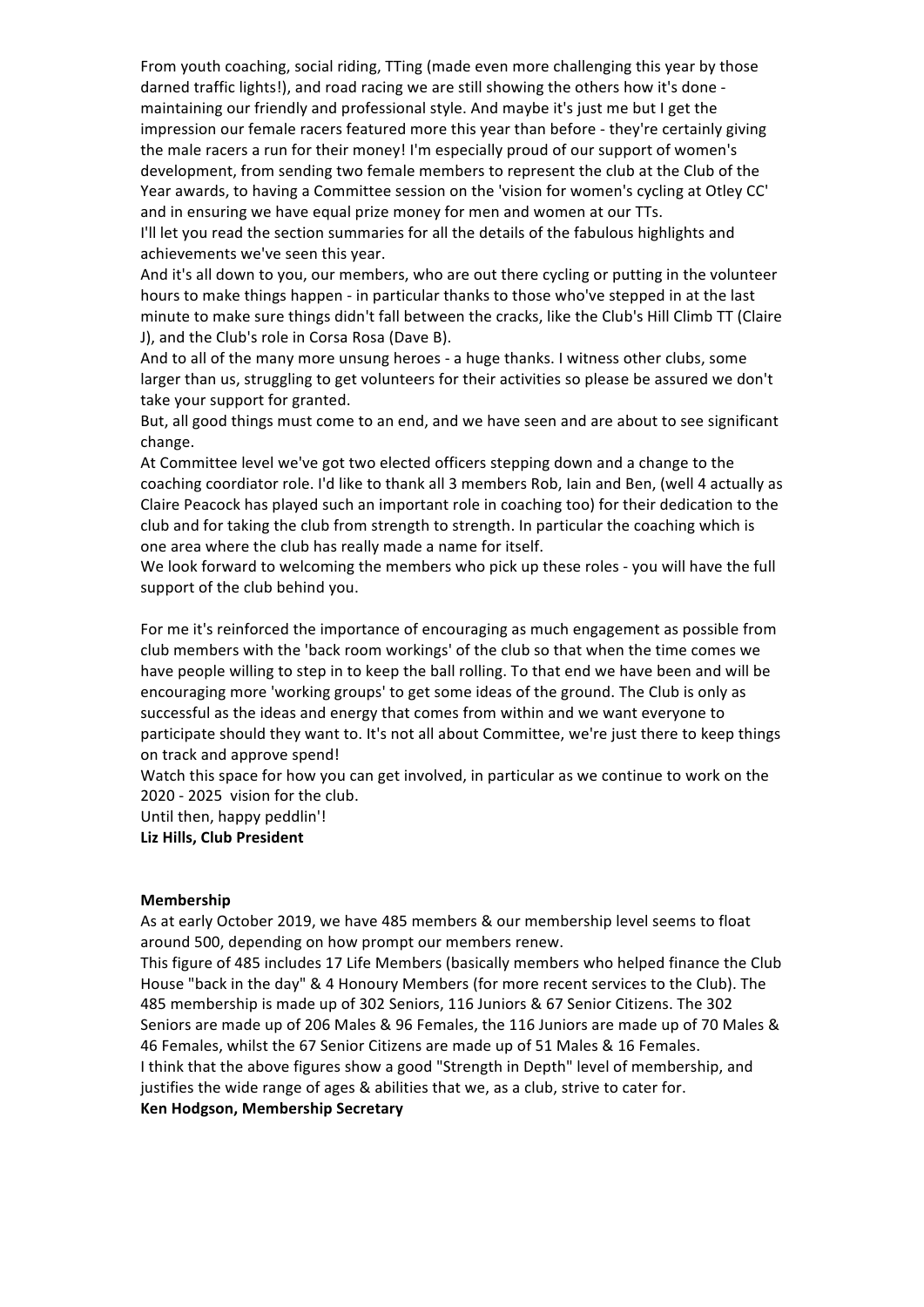### **Club Runs**

Looking at the attendances of our 3 "traditional" Riding Sections, as shown by the Club Run Points system, up to press, (early October 2019) we have had an overall total of 48 riders out for the full day Sunday rides.

The "A" Section has had a total of 11, the "Inters" have had 5, whilst the "B"s have had 32 (not all at the same time !!!). The "Social" Sections have had very good turn outs for their half day rides, although I do not know the numbers! The "B"s have a very broad range of riding abilities & I think that some of these members could easily move up to the "Inters" for example. Food for thought?!

### **Ken Hodgson**

### **A Section**

A core of 5 riders made up the A Section this year, with the numbers during the summer of 8 or 9. Winter was not too harsh this year, only one ride had to be shortened by snow. Summer was not as good as last year, but we still did 85 - 90 miles most Sundays. The begining of August was our annual hostel trip with 4 riders partaking in a 2 night trip, stopping in Ingleton & Hawes, totaling 200 miles, & luckily staying dry for the whole 3 days. Autumn has so far been disappointing, with Sundays never completly free from rain, resulting in a few soakings & rider numbers down & few riders doing the full days ride. So here's hoping fpr a mild, safe & mechanical free winter

**Paul Agar, A Section Captain** 

### **Intermediate Section.**

Rain, rain and more rain. This weather 'feature' seems to have been a prevalent state for the majority of the year so far.

The intermediate section is small, numbers riding on Sundays range from 2 to a heady 5. (Although the first outing with 5 was short lived after an 'off', due to bad road surface caused by the previous weeks flooding. (The 'off' resulted in a trip to A&E by ambulance.) The core members of the section are early retirees, so when the weather is forecast to be bad on a Sunday we usually re-arrange to ride in the week  $-$  so yes we are getting soft. When the section does ride, it is usually at a steady pace with tight group riding to enable social chit chat.

A new café find this year has been the garden centre as Askham Richard. The slices of cake are massive  $-$  but be aware it closes early at 14:30.

We would love for other members to join us on Sundays but as the distances are longer than the 'B' section and Social Series Strenuous the pace may seem slightly slower but you'll probably appreciate that after 60-80 miles.

#### **Alison Baxter**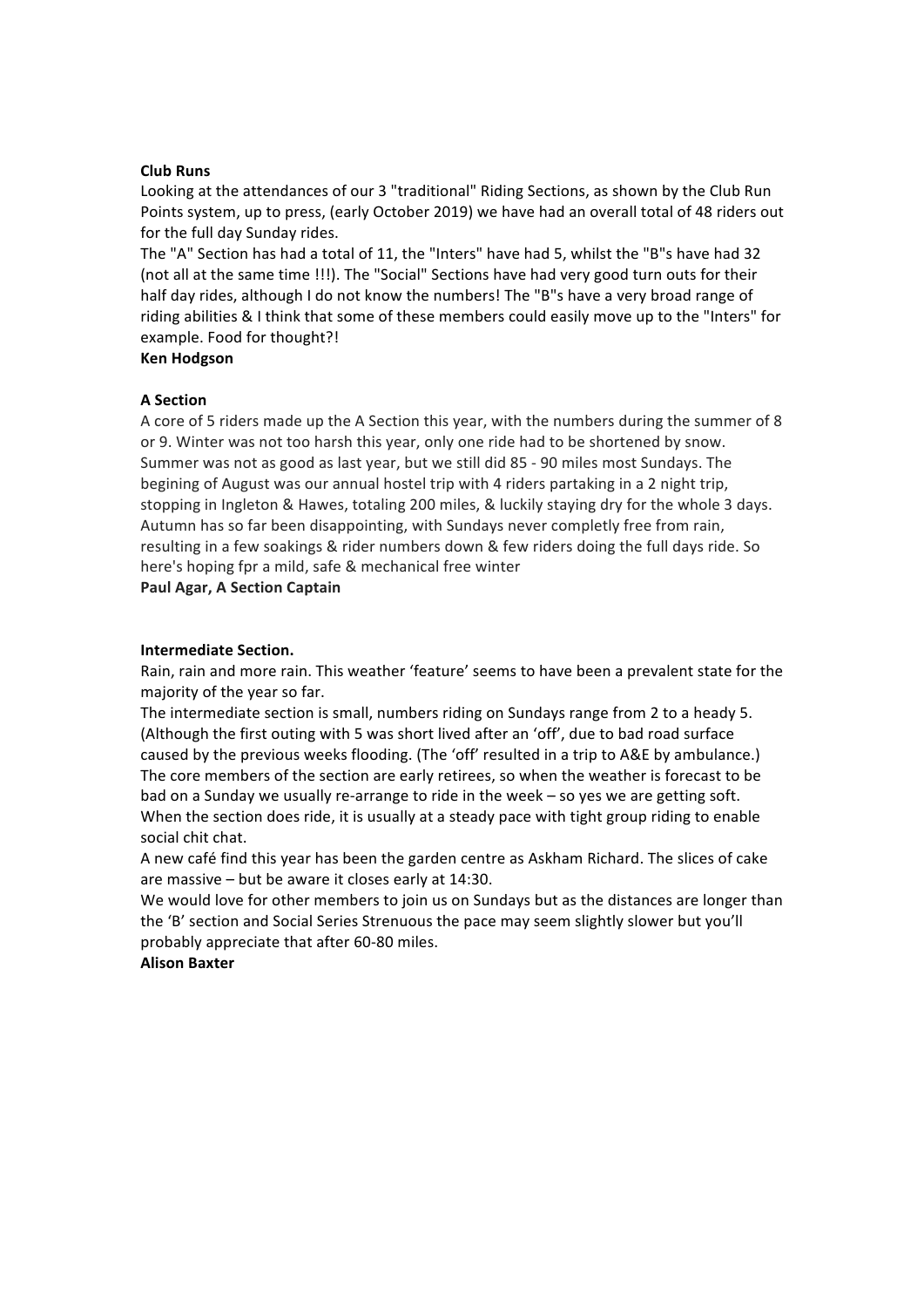### **Social Series**

The Social Series remains one of the highlights of the Clubs Ride Selection with new members joining our more regular riders. We have successfully delivered over 75 Social Series throughout the year with up to 50 people riding on our busiest day. Its always great to see people joining our rides that are getting into Cycling for the first time along with returning cyclists who have had 30 years off their bike !! Plea from the club - its becoming increasingly difficult to continue to host the Social Series Rides due to a lack of Ride Leaders - please make it your New Year Resolution to lead a couple of rides. Dave Bennett is taking over from me for the new season, I look forward to helping him getting all the riders out next year.

# **Steve Moncur, Social Series Captain**

### **Mountain Goat Rides**

This is our 3rd year of rides focused on all things hilly for all club members and we have built on our success. We started this year with a plan, with some key dates for rides pencilled in. We built on this plan to create flexible and vibrant programme of rides on Thursdays and Saturdays. We have repeated some of our favourite rides from previous years with rides to the Druids Temple, Stump Cross Cavens, the Clapham Sportive and Holmfirth, ticking off some top 100 climbs on the way. We had new rides to Cross O Greet, Malham, Thornton in Craven and new variation of our routes to Hebden Bridge. We have ridden to watch the Tour de Yorkshire and the World Championships from hilly vantage points, our Otley blue cheered on by the crowds. We have ridden from Lancaster to Otley- using the Bike Bus and our first overnight adventure with a 2 night stay at Swaledale Yurts. We average 8-10 riders on each ride with our biggest turnouts at 18 riders. Our rides have a diversity of new/old members and all ages including the energy of some of our under 16 riders: Oscar, Poppy, Isabel and Jack. We have had 16 different club members hosting our rides this year, with slightly more women designing and hosting hilly rides for all. Its been fun and we look forward to those 2020 hills. Our group admin team is Andy Smith, Pam Clulow and myself. **Christine Bell** 

### **Mini-Flyers**

The section has faced challenges this year, with a large number of riders moving up to the flyers. This has left a very difficult situation with riders of a very wide range and often not many out at all. Off the road and in competition the section has seen numerous National and Regional champions, a by-product of enjoying time on their bikes! It is hoped that a new batch of young riders and willing adults will be able to form a new group, who can have as much fun as the last five years has brought us. I have now stepped down as Captain of the cooperative!

# **Rob Wilks, Mini-flyers Captain**

### **Flyers**

A few changes for the Flyers this year, lots of riders moving up from the Minis to make their Flyers debut also bringing with them a new selection of ride leaders! Other riders have also joined in as new members to the club. New routes have been explored and a good time has been had. Some weeks we have to split into two groups due to numbers but always meet up for the all important cafe stop! We have a hostel trip planned for October with many new Flyers joining in for the first time.

### **Ben Peacock**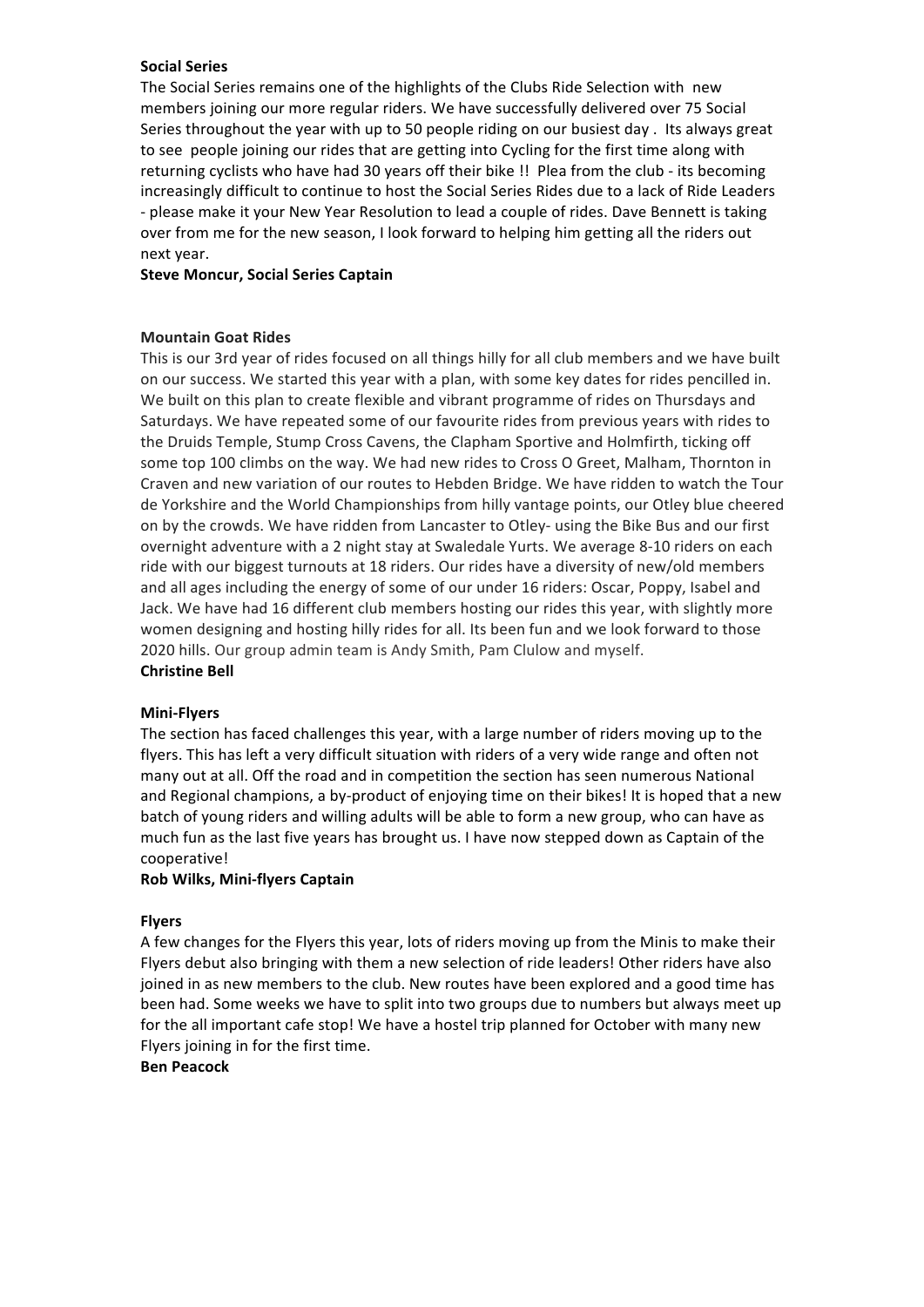# **Coaching**

Another successful year for coaching, plenty of new faces and a new coach. Lots of children learning about and enjoying cycling, all inspired by our local cycling heroes and older children who now help out with the coaching sessions. The Tour de Yorkshire and World Championships coming through Otley have had a positive effect with plenty of children wanting to take part in cycling events.

**Ben Peacock, Coaching Coordinator**

# **Patron – Lizzie Deignan**

After becoming a mum to Orla just over a year ago, Lizzie made a return to racing this year and did well winning her second Women's Tour title and giving the World Championships a gutsy effort. Lizzie also took some time out after the Tour de Yorkshire to have a Q & A session with our younger riders. The Minis and Flyers (and parents) all came with good questions, learnt some top tips and gained inspiration for their future cycling! Lizzie continues to provide exclusive blog updates for the club.

# **Ben Peacock, Patron Link**

# **Press Report**

It has been a busy year for press interactions starting immediately after our Cycling Weekly Club of the Year Award. Radio Leeds have asked for live interviews on several occasions on varying topics such as the CW award, the Tour de Yorkshire, as well as a cyclist versus motorist "discussion". Thanks to John Barnett and Harry Hunt who joined me on a trip into the Radio Leeds studio and gave really good live interviews about the Tour de Yorkshire. Cycling Weekly have contacted us on many occasions for comment, information and general assistance with articles. Thank you to those who responded to any requests for help. Thanks also to Brian Keighley, John Barnett, John Churchman and George Baxter for doing other radio interviews for both Stray FM and Dutch Radio 1.

I think that we can say that we have had our fair share of good publicity in local, national and international press over the past year.

**Jill Birch, Press & Communication Officer** 

# **OCC Race Team**

The club's race team supports young riders to race. Age range 12-22. We are one of the top racing clubs in Yorkshire and currently ranked 37th (65th in 2018) nationally (out of over a 1000 clubs). Much of the teams exploits can be followed on Twitter @OtleyJunRT and via #BlueTrainonFire. 2019 has been Otley Cycle Club's best ever road racing season, every week our riders posted excellent results across all age groups and all categories. Otley riders recorded a very impressive 48 road racing victories. We have boys and girls youth sections at under 14 & under 16 age groups. Junior male and female  $(16 - 18$  year olds) riders and an Under 23 team.

# Youth Team U14

Matt Ellmore has really progressed this year, often winning and rarely out of the top 5 showing consistent results. James Luxton has started racing and had some good results. Emily Middlebrook and Poppy Peacock have progressed from grass track on to road circuits and have both performed well each winning 2 separate races. Youth Team U16

Over the year we have had 3 riders compete at national level, George Radcliffe, Dexter Leeming Sykes and Eleanor Hunt, In additional George and Eleanor were each selected for to ride for Yorkshire at the Youth Tour of Scotland and the National Schools Games. Dexter has rarely been out of the top 5 and has won an impressive 8 races. Tom Wallace started racing during the year and gained several top 10 places.

Junior Team U18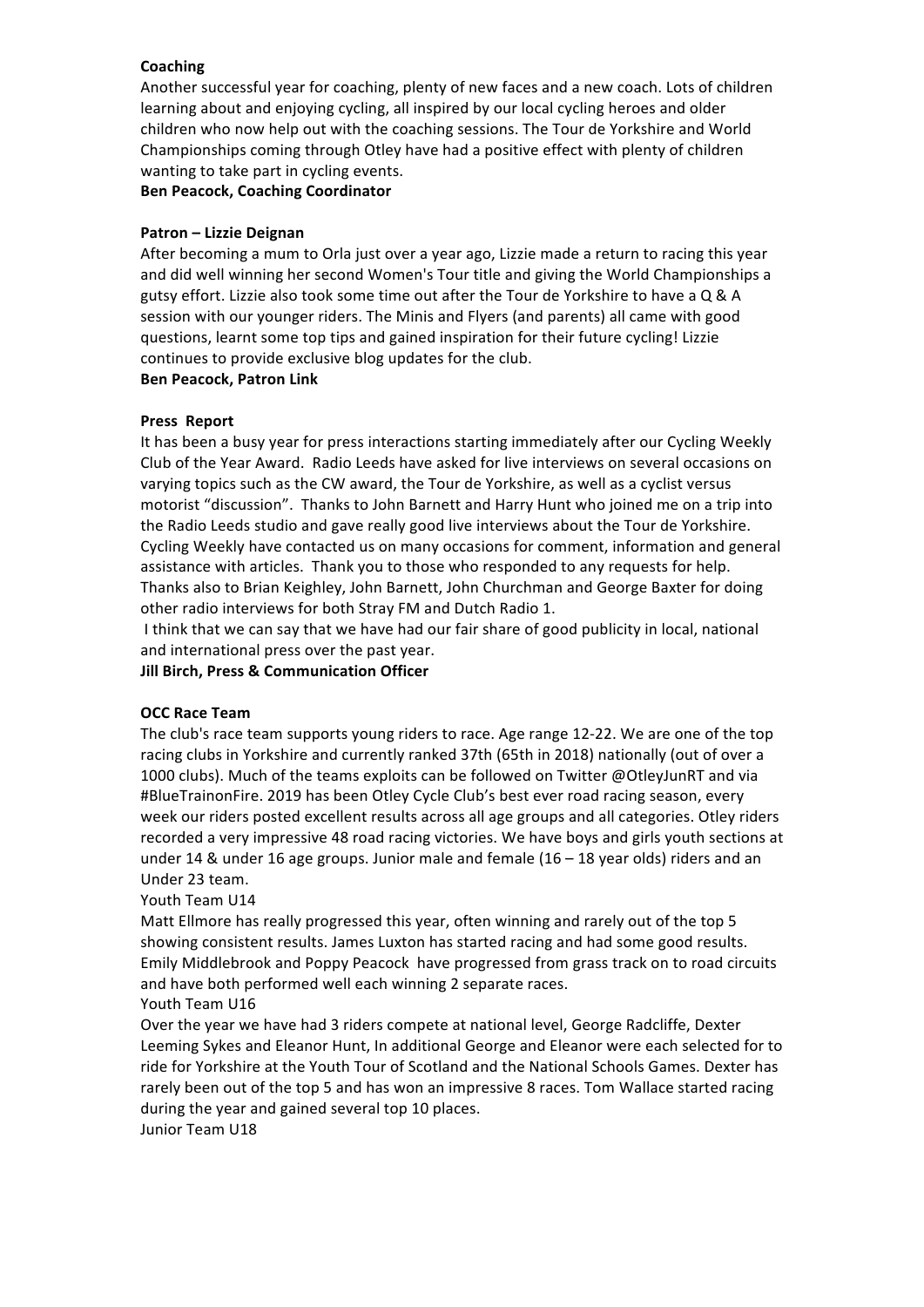Megan Cullen and Lucy Ellmore both achieved excellent results over the year and each gained 2nd category race licences, they both rode at national level, with Megan gaining a 7th place at Witham Hall GP against the best Junior female riders in the country. Sam Howcroft and Henry Hollyman made good progress as 1st year juniors, each gaining their 3rd category licences

U23 Team

Our U23 team competed locally, national and internationally. Taking part in various 2 & 3 day stage races across the country, while Joe Howcroft has competed in two international tours, including the Tour of Tobago. In addition Joe competed in 2 premier Calendar races against the best professional riders in the country. Tom Cullen was backed by and supported by the Dave Rayner Fund to race in Belgium for 3 months. Here, against international competition, he achieved several top ten placings and finished the year as a 1st category rider. In additional for his university he won the National Student Criterium Championships. Julian Roche after recovering from injury won the Scottish Eastern Promise Road Race. Robbie Pollard won several criteriums on the Colne circuit and the overall series. Harry Hunt showed really good progression nearly gaining his 2nd category licence with some strong performances. He was a particularly good team rider.

## **Ian Cullen, Race Team Manager**

### **Racing – Non TT**

There have been some positive results for Otley Cycle Club throughout the year with the Racing Team continuing to go from strength to strength. There have been some great results for Otley in The West Riding Track League and furthermore some steady performances in both the Winter and Summer Series of Cyclo-Cross. Within Road and Circuit racing we have had 110 podiums including 41 wins from 15 different riders and strong performances with racers picking up points if not a podium position, well done to all involved. There have also been successes throughout the West Riding Track League during the summer months with top finishes from racers in all ages. Cyclo-cross continue to come in with strong finishes by riders in Otley colours, with some races still to go. Dave Bennett, Racing Secretary - Non TT

### **Racing – TT**

The club has successfully organised four open TTs, including a 10mile run by Christine Bell, a 25mile by Martin Tallontire, a new 50mile course by Helen Goldthorpe, and thanks to Claire Jessop and John Barnett picking it up a Hill Climb (the latter even trying to recreate the feel of the UCI World Champs for the racers on Norwood Edge!). Throughout the season over 200 riders have successfully completed events organised by the club.

Forty Nine riders from the club, from the flyers up to vets also competed in open TTs, with distances ranging from 5min long hill climbs, all the way up to 100mile and 12hr events, and with podium places throughout the year showing strong performances.

The ever-present Triangle Series, run by Sheldon Howcroft has also been well attended despite attempts of temporary traffic lights to thwart it! Around 30 club riders have managed to score points in the series, with the competition only being decided on the last 30mile event. A number of guests have also enjoyed the Triangle event, including the high profile youngsters Sam Watson and Tom Pidcock.

Here's to successful TTing in 2020.

# **Liam Mealey, Racing Secretary TT**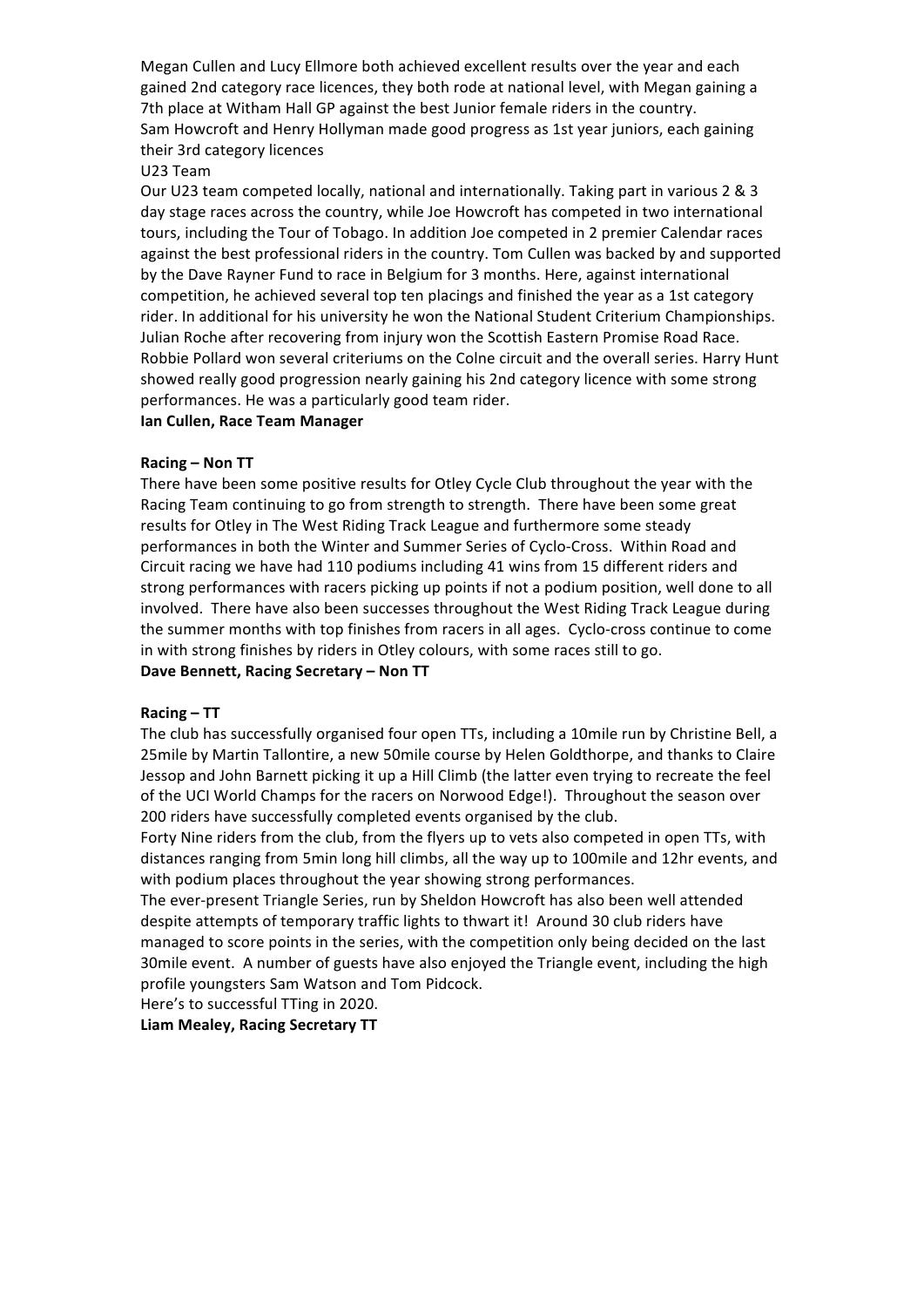### **Otley Women's Development report for 2019 AGM**

It has again been a fantastic year for the Otley ladies. This started straight after last year's AGM when Liz and Jill represented the club at the Award's night for Club of the Year. This sent a really good message about Otley's commitment to women's cycling.

Otley presently has 158 female members which represents a third of the total club membership and can be broken down in to: 90 Seniors, 11 OAP's and 53 Juniors. This is above the national average of 25%. Most of these are spread across the Junior sections, Social rides and the Mountain Goats.

The club continues to welcome new female members through the social rides due to their inclusivity and their mantra of "never leaving anyone behind".

In a year when Fiona Kolbinger won the Transcontinental Race by cycling nearly 4000 kilometres in just 10 days, 2 hours and 48 minutes, we have our own people pushing boundaries. Vanessa Bridge became the second OCC lady to conquer Letras in Colombia, the world's longest climb of 52 miles. Julia Day, for her 50th birthday, rode up Passo Dello Stelio in 50 degree heat, not just once but twice. Kathyrn Moncur rode Fleet Moss with her work for charity in atrocious weather. Amy Cuthbertson then took riding for charity to the Pyrenees by cycling 779 km in 40 degree heat from Girona to San Sebastian, the length of the Pyrenees. This meant a massive 17,400 metres of ascent.

Our OCC ladies continue to push their personal boundaries each week whether it is to go further, do their first sportive, do their longest sportive, climb their highest hill or go their fastest ever. They also continue to wear the Otley blue on tours world wide.

I would like to thank Liz Hills for all the work she does for the club and also thank Christine Bell for the planning and organisation of the Mountain Goats which continues to go from strength to strength. Also a big thank you to Claire Jessop for taking on the Hilly TT at short notice which was again a great success with good representation by Otley.

Otley has always had a great tradition in promoting female cycling and has a great history of being the first to promote events open to women. In 1930 the club ran the first 12 hour event in the country open to women. In 1935 it promoted the first open 25 TT for women in Northern England.

In the Otley tradition it has been a great racing year for Junior and Senior riders. So that I do not miss anyone out, as there have been numerous successes and personal bests this year, please go on to the OCC and have a read of the "Women's Racing Highlights 2019". It makes for a great read! What a talented lot we have.

To conclude this year let's reflect on the successes of our patron Lizzie Deignan. Lizzie returned to racing success two months after returning to competitive racing and won the 2019 Ovo Energy Women's Tour. She recently raced on home territory in the World Championships. It was great to see her lead the riders as they passed through Otley. She is certainly an inspiration. Let this image be an inspiration to us all no matter what our cycling dreams are. This year has personally taught me that you can do anything that you put your mind to and it is as much the journey as the end result that is important. That teamwork is key and so let's all work together to promote Cycling in whatever way we enjoy it - social rides, sportives, cycle-cross, mountain biking, time trialling and racing, touring, commuting, endurance riding.

If you are interested in being part of a group to promote women's cycling then please let me know. 

### **Karen Spence, Women's Development**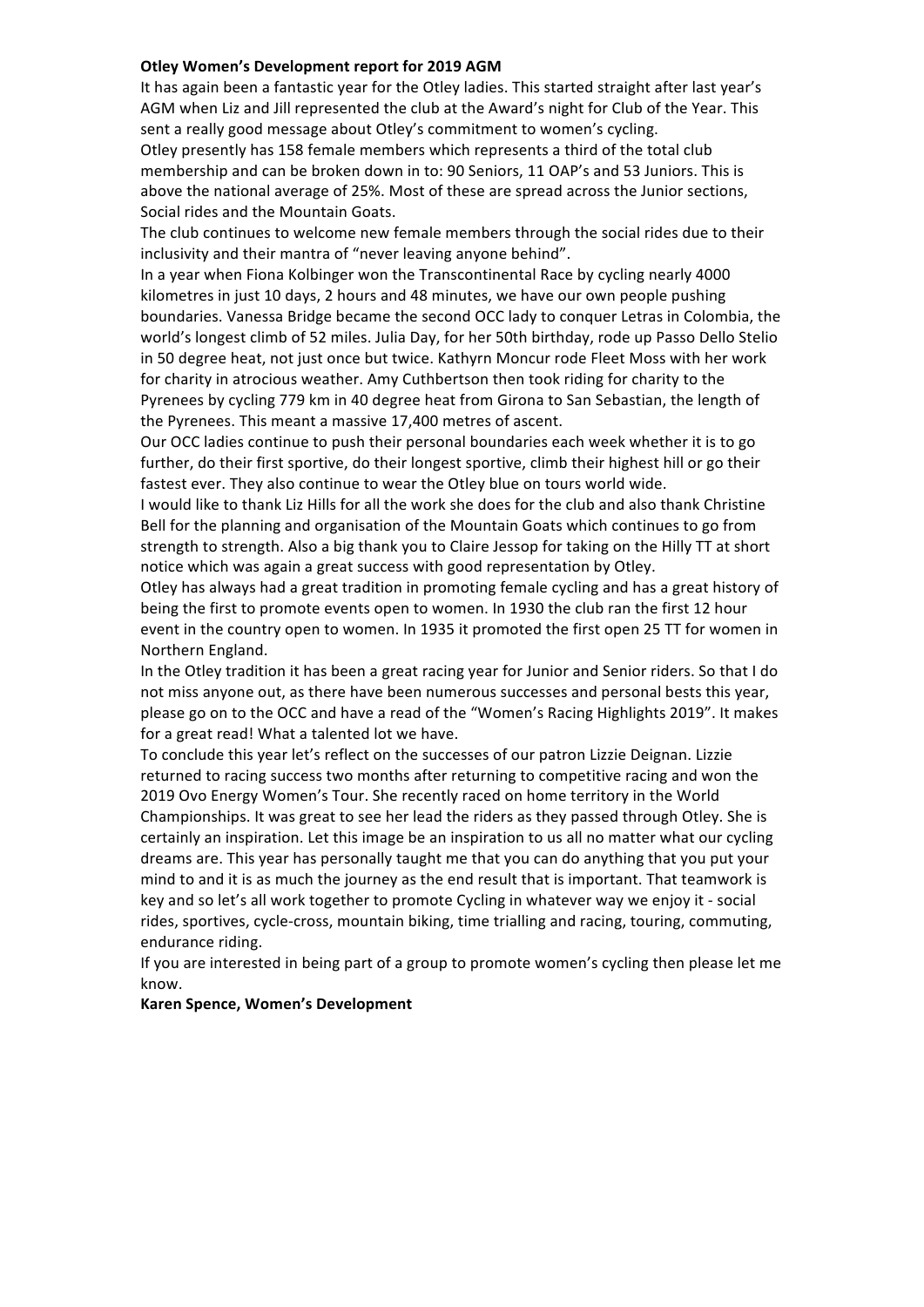### **The Clubhouse**

Otley Cycle Club is extremely fortunate to enjoy the privilege of possessing its own clubhouse. It is one of very few cycle clubs to have such an asset; most clubs have to rely on pubs, cafes and bus shelters to hold their meetings. Apart from a large meeting space, the clubhouse has a dedicated turbo training room, a store room that is filled with essential cycling equipment and has both male and female shower rooms. Most of you will know that on the first floor, we host the Ron Kitching Library that contains a fascinating collection of cycling related books, posters, catalogues and other interesting archive material. A ground floor room is occupied by the Otley Museum who, as our tenants, pay us a very reasonable rent. The rental income we receive from the Museum covers a substantial proportion of the costs that we incur operating and maintaining the clubhouse. You will also be aware of the 2020 Vision for the Club. Part of this vision is to make more extensive use of the clubhouse facilities and your committee has been considering a wider range of events and activities that we might well undertake. Recall that we use the clubhouse as a base for the Reliability Ride, the George Herbert Stancer Ride, Autumn Tints Group, Junior Roller Racing Training, Section Planning Meetings and Committee Meetings. We have a responsibility to ensure that the internal and external fabric of the clubhouse is kept in good structural and decorative order. During the course of the year, we have spent money securing roof tiles, clearing out the gutters, re pointing external stonework required to eliminate damp penetration, painting and decorating, and refurbishing the kitchen. This latter project was deemed essential as the old kitchen had become a health and safety hazard. The project required stripping out the old kitchen from floor to ceiling, commissioning damp proofing work, replacing the boiler and its associated plumbing connections, installing new wiring and electrics, re- plastering the walls and ceiling, restoring the original flagstone floor and fitting new kitchen units. All this work was completed in accordance with the budget set by your committee.

We have now formally adopted a health and safety policy and have implemented all our obligations regarding fire regulations. We have a 'sinking fund' to ensure that future repairs, maintenance and re-decoration obligations can be fully met. We hope that your clubhouse is now more appealing and welcoming to members. It is our intention to maximise its use and to make it the focal point of the club's activities.

# **Peter Clark, Club House Coordinator**

### **Club Awards**

We hosted the event at Otley Golf Club once again and it remains a popular choice of venue with good food and a bar. The event was very popular and 106 tickets were sold for the event. A wide range of members attended and we had a full page of press coverage thanks to Jill Birch (press release) and the photographs taken by Colin Charlesworth of . A wide range of people were involved in presenting the awards this year which gave a relaxed and friendly atmosphere to the evening. It was lovely to see our younger members getting involved and enjoying the evening  $-$  they are a real credit to the club.

The engraving was once again successfully undertaken by Shoecraft of Otley, providing an excellent service. This year the printing – certificate and programme (sponsored by three club members) was done by another local company – Small Print in Menston. There were additional pages in this year's programme which meant we could write more about the club in terms of what we offer, as well as including a write up by Jill Birch about the Cycling Weekly Club of the Year award.

The range of winners has been increased this year and it was good to see so many younger members winning awards.

It was also lovely to see many of our more senior members enjoying the evening and reminiscing about their racing buddy, Philip Whitehead who was awarded a Lifetime Achievement Award, Philip sadly could not attend the evening.

This year we had generous donations for the raffle from Yorkshire Hampers, based in Otley and also from Chevin Cycles. We also raffled the magnum of Champagne from the